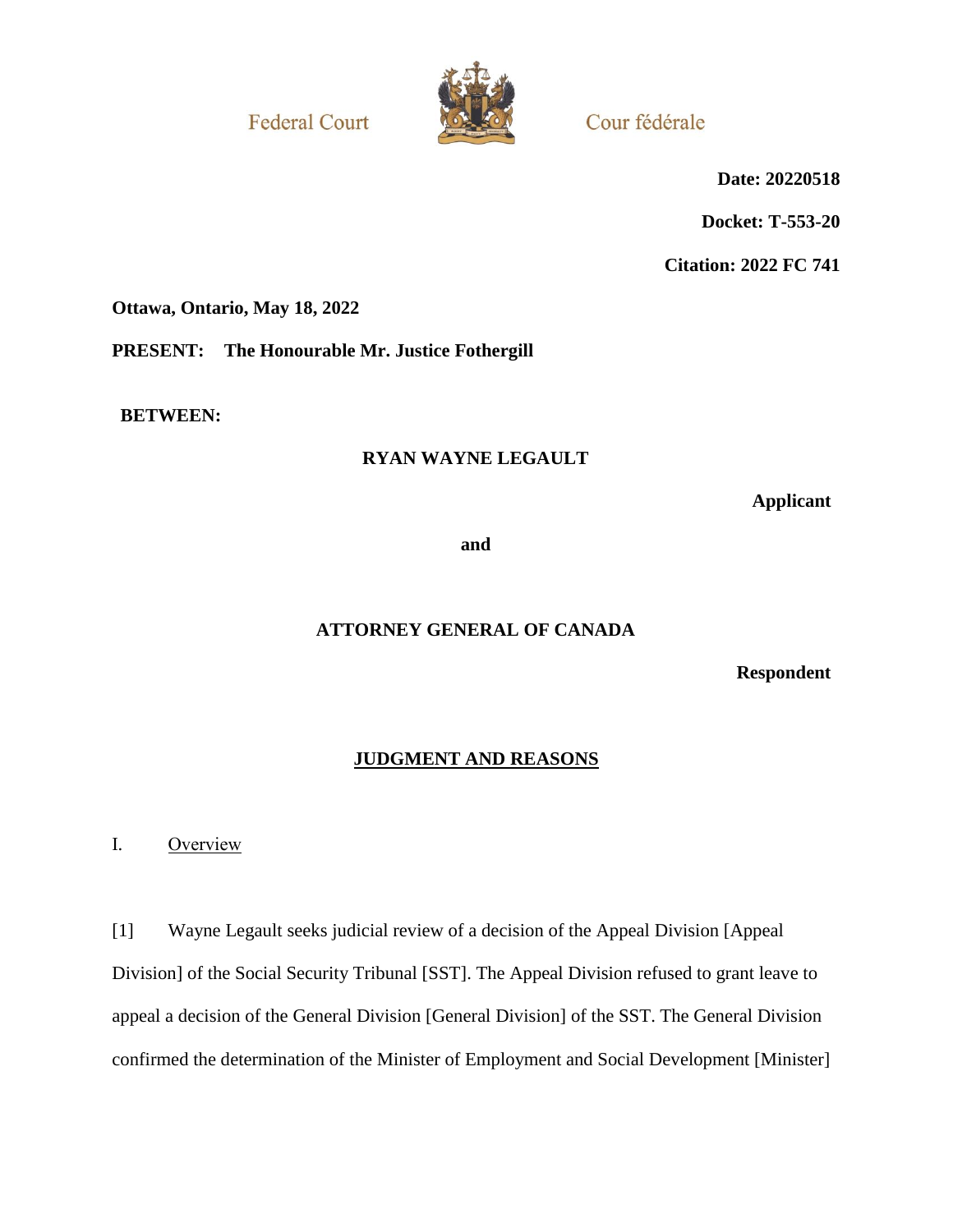that Mr. Legault was not eligible for a disability pension under the *Canada Pension Plan*, RSC 1985, c C-8 [CPP].

[2] The Minister refused Mr. Legault's application for a disability pension because he was unable to demonstrate his disability was "severe and prolonged" before the end of his minimum qualifying period [MQP], as defined by the CPP. Mr. Legault requested reconsideration, and submitted a letter from his doctor advising that he was permanently disabled from work. Mr. Legault acknowledged that he had worked during the MQP for financial reasons, but said his disability prevented him from fully performing the duties required of his position.

[3] The General Division refused Mr. Legault's appeal of the Minister's decision on September 4, 2018. The Appeal Division refused leave to appeal on April 20, 2020, finding that the appeal had no reasonable chance of success.

[4] Mr. Legault represented himself in this application for judicial review, assisted by his father-in-law. Counsel for the Minister did not object to Mr. Legault's father-in-law providing him with support, and occasionally prompting him in his submissions to the Court.

[5] Not everyone with a health problem who has some difficulty finding and keeping a job is entitled to a disability pension. Claimants must demonstrate they suffer from a "serious and prolonged disability" that renders them incapable of regularly pursuing any substantially gainful occupation during the MQP.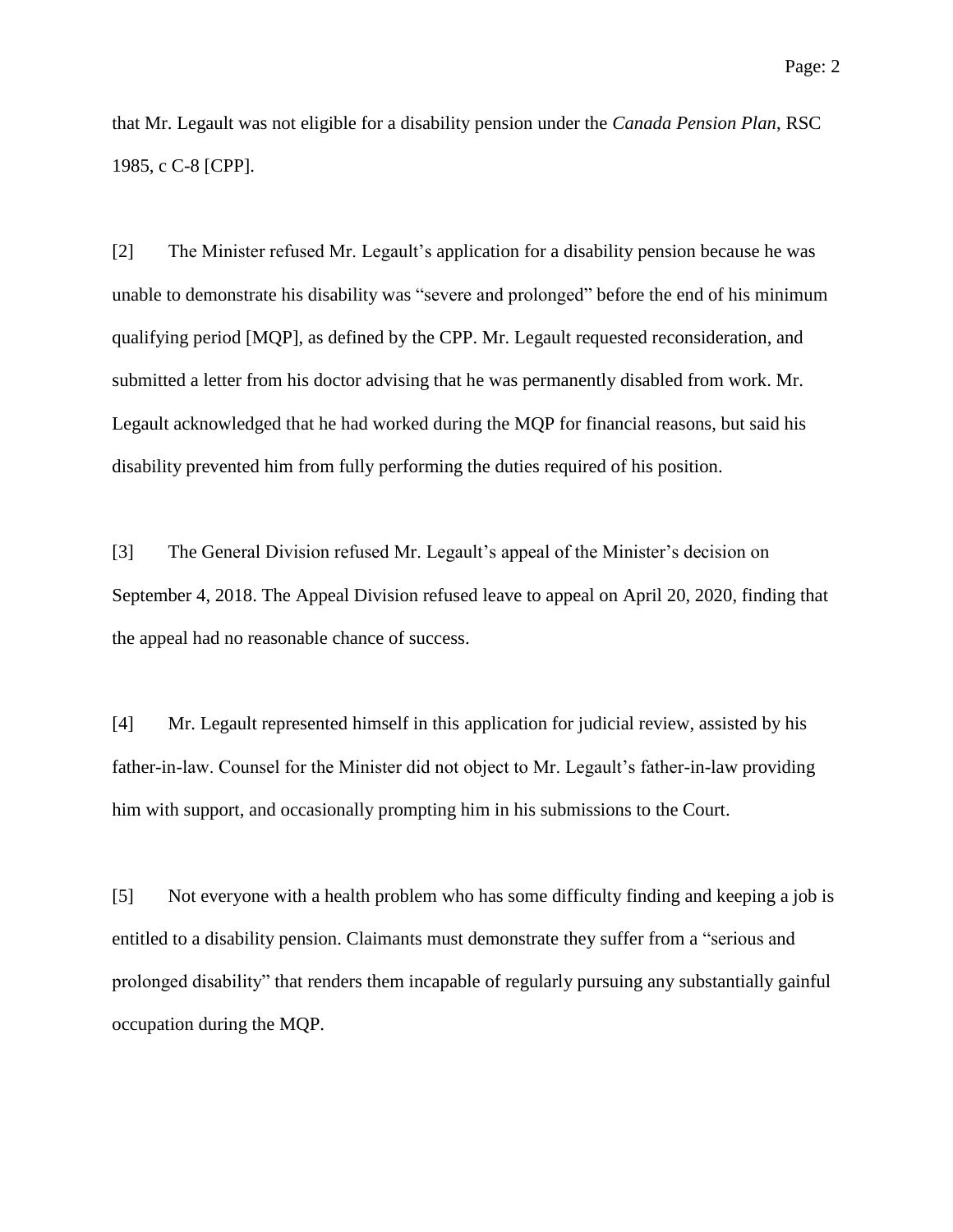[6] The General Division reasonably found that the medical evidence submitted by Mr. Legault did not rise to the level of proving a serious and prolonged disability. Mr. Legault was capable of regularly pursuing a substantially gainful occupation throughout his MQP. Having found that the appeal had no reasonable chance of success, the Appeal Division had no choice but to refuse leave to appeal.

[7] The application for judicial review is dismissed.

#### II. Background

[8] Mr. Legault was employed as a part-time hospital service worker from June 2010 until January 2014. He says that he stopped working because of hypertrophic cardiomyopathy, hemorrhoids and a periumbilical hernia.

[9] The calculation of the MQP is based on a claimant's contributions to the CPP. The General Division found that Mr. Legault's MQP ended on December 31, 2012, or on a possible prorated date of January 31, 2013.

[10] Mr. Legault suffers from a congenital heart defect that was not diagnosed until 2015. It was detected during a screening for hemorrhoid surgery. Mr. Legault explained that many of the symptoms he experienced, such as fatigue, shortness of breath, and weight gain, were attributable to his heart condition. He said the symptoms existed in 2012 and worsened in 2013, and he was unable to work without serious limitations. He did not seek medical attention at the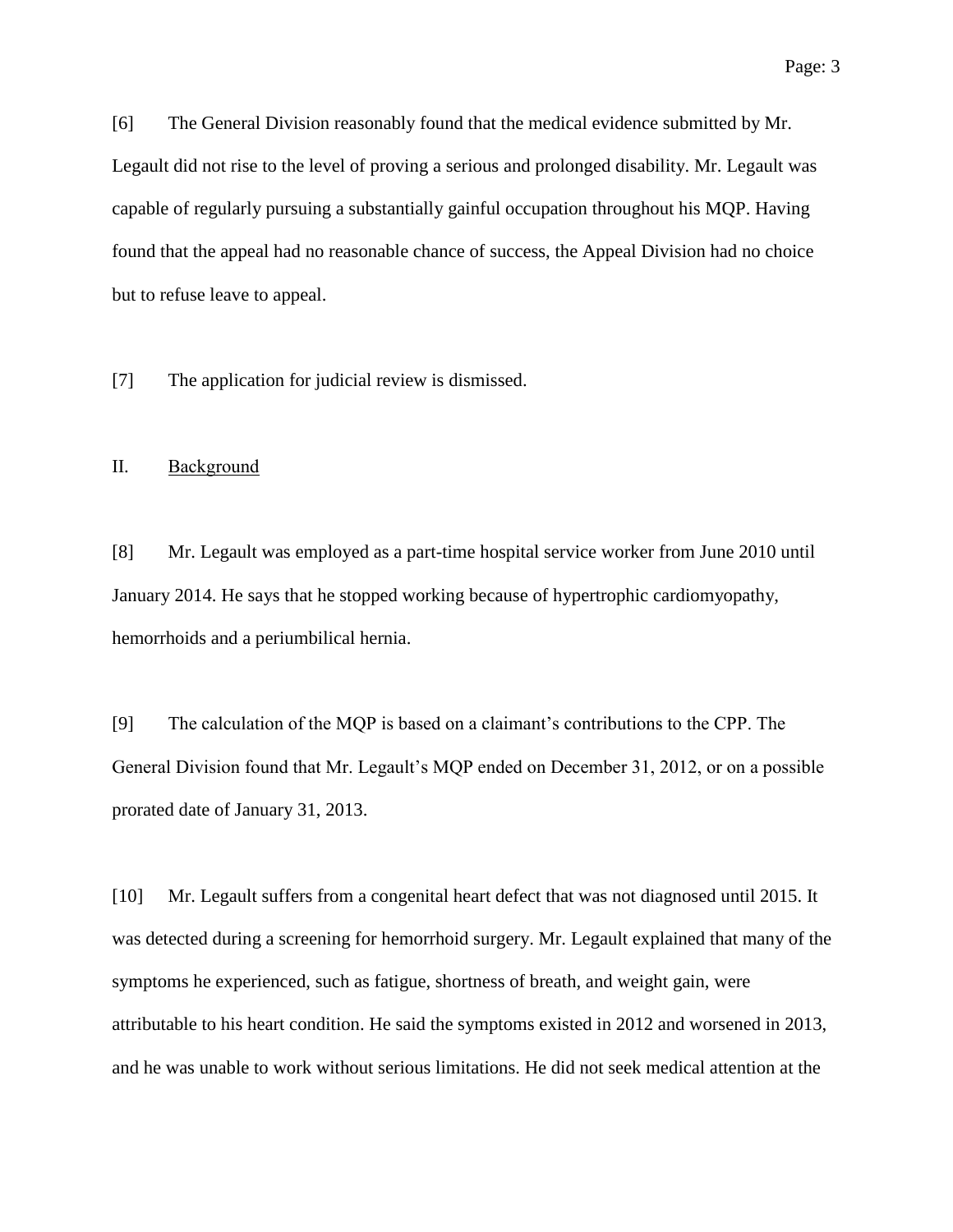time, because he did not recognize that his symptoms could be linked to a deeper issue. He eventually sought help in 2014, when the debilitating pain from his hemorrhoids and hernia prompted him to see a doctor.

[11] The General Division accepted Mr. Legault's evidence that he had undergone pacemaker surgery in 2016, but he continued to experience heart palpitations and fainting spells in 2017. His doctor described his mobility as limited, and reported that he was unable to carry or lift objects. This rendered him incapable of working effectively. Mr. Legault continued to suffer from complications, as documented in medical notes. However, the General Division found that the doctor's report from 2017 and the other medical evidence were dated long after Mr. Legault's MQP expired around the end of 2012.

[12] The General Division found Mr. Legault to be credible, and to have a complicated medical history that rendered him unable to work for a number of years. However, the General Division concluded there was no evidence that Mr. Legault was suffering from a severe and prolonged disability that precluded him from pursuing substantially gainful work during and before the end of the MQP. On the contrary, the evidence confirmed that Mr. Legault retained the capacity to work throughout the MQP, despite his health difficulties.

[13] On April 20, 2020, the Appeal Division denied Mr. Legault's application for leave to appeal the General Division's decision, citing the grounds enumerated in s 58(1) of the *Department of Employment and Social Development Act*, SC 2005, c 34 [DESDA].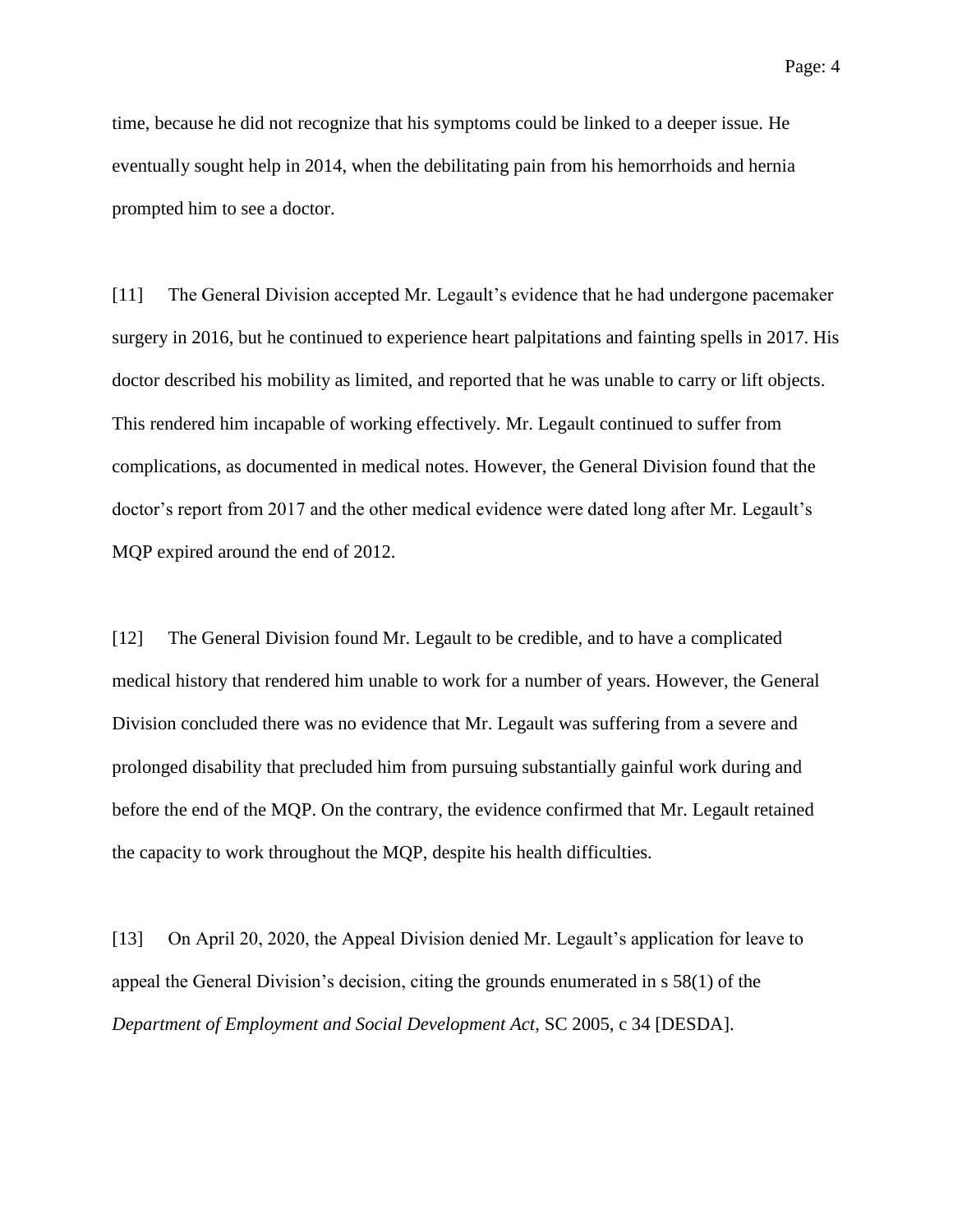### III. **Issue**

[14] The sole issue raised by this application for judicial review is whether the Appeal Division's refusal to grant leave to appeal the General Division's decision was reasonable.

IV. Analysis

[15] The Appeal Decision's refusal to grant leave is subject to review by this Court against the standard of reasonableness (*Parks v Canada (Attorney General)*, 2020 FCA 91 at para 7, citing *Canada (Minister of Citizenship and Immigration) v Vavilov*, 2019 SCC 65 [*Vavilov*] at para 83). The Court must consider the outcome of the administrative decision in light of its underlying rationale, and ensure that the decision is transparent, intelligible and justified (*Vavilov* at para 15). In conducting reasonableness review, the Court must evaluate an administrative decision maker's reasons in light of its expertise, experience, and specialized knowledge (*Vavilov* at paras 92-94).

[16] In order to be eligible for a disability pension, a claimant must demonstrate a "severe and prolonged mental or physical disability" as defined in ss 42(2)(a) and (b) of the CPP. A disability is severe where the individual is incapable of pursuing "any substantially gainful occupation" (CPP, s 42(2)(a)(i)). A disability is prolonged where it is "likely to be long continued and of indefinite duration or is likely to result in death" (CPP,  $s \frac{42(2)(a)(ii)}{i}$ ).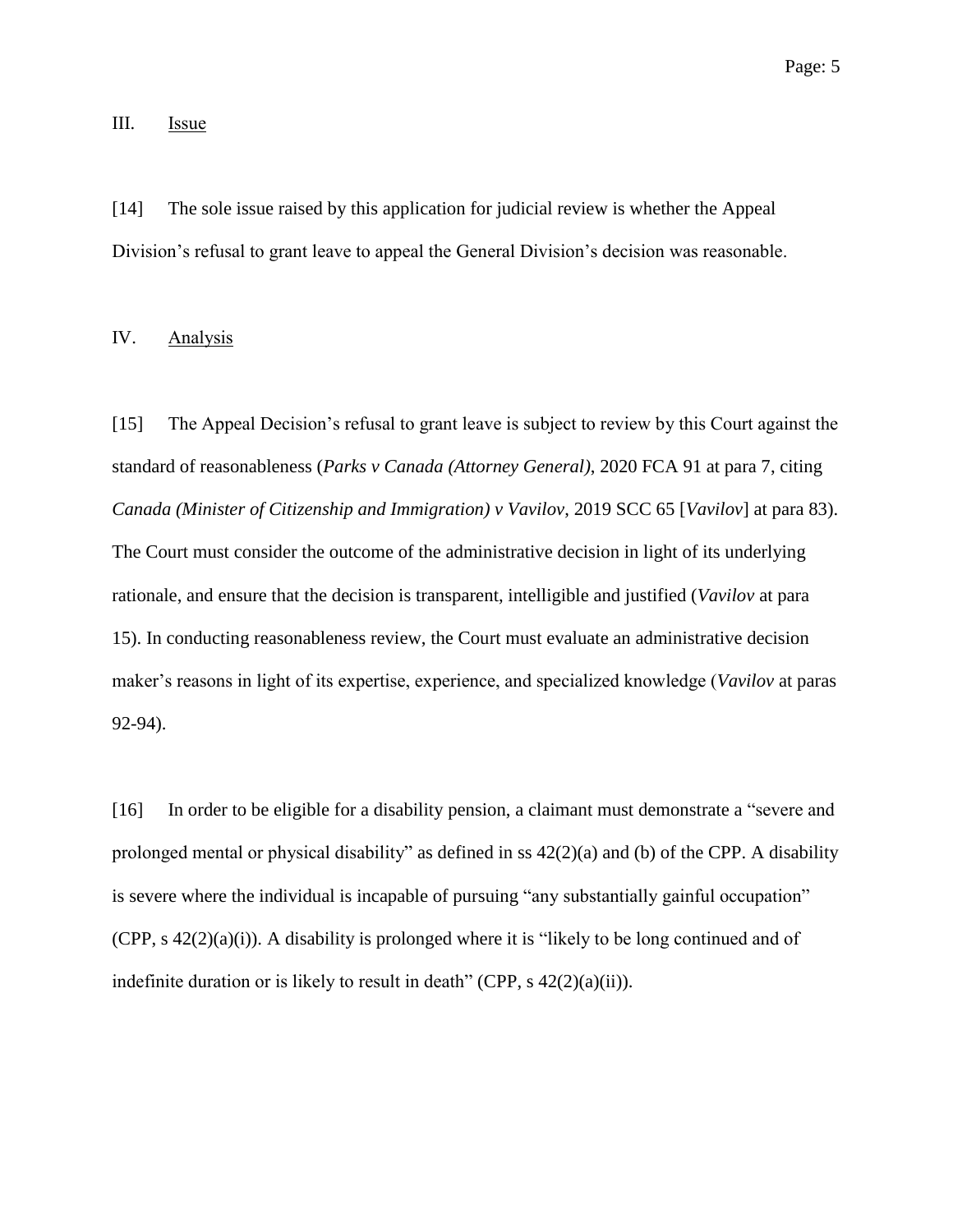Page: 6

[17] Subsection 42(2) of the CPP prescribes a complicated formula for determining a claimant's MQP. Mr. Legault does not dispute the Minister's determination, confirmed by the General Division and Appeal Division, that his MQP ended on December 31, 2012, or on a possible prorated date of January 31, 2013.

[18] The General Division may dismiss an appeal from the Minister's decision, or confirm, rescind or vary the Minister's decision in whole or in part, or give the decision that the Minister should have given (DESDA, s 54(1)). The Appeal Division may entertain an appeal on only three grounds: (a) the General Division failed to observe a principle of natural justice or otherwise acted beyond or refused to exercise its jurisdiction; (b) the General Division erred in law in making its decision, whether or not the error appears on the face of the record; or (c) the General Division based its decision on an erroneous finding of fact that it made in a perverse or capricious manner or without regard for the material before it.

[19] Leave to appeal must be refused if the Appeal Division is satisfied that the appeal has no reasonable chance of success (DESDA, s 58(2)).

[20] Mr. Legault says that his cardiomyopathy was a pre-existing condition during the MQP. He argues that neither the General Division nor the Appeal Division questioned this assertion, and it was therefore an error not to assess how his pre-existing condition may have caused him to have a disability during the MQP.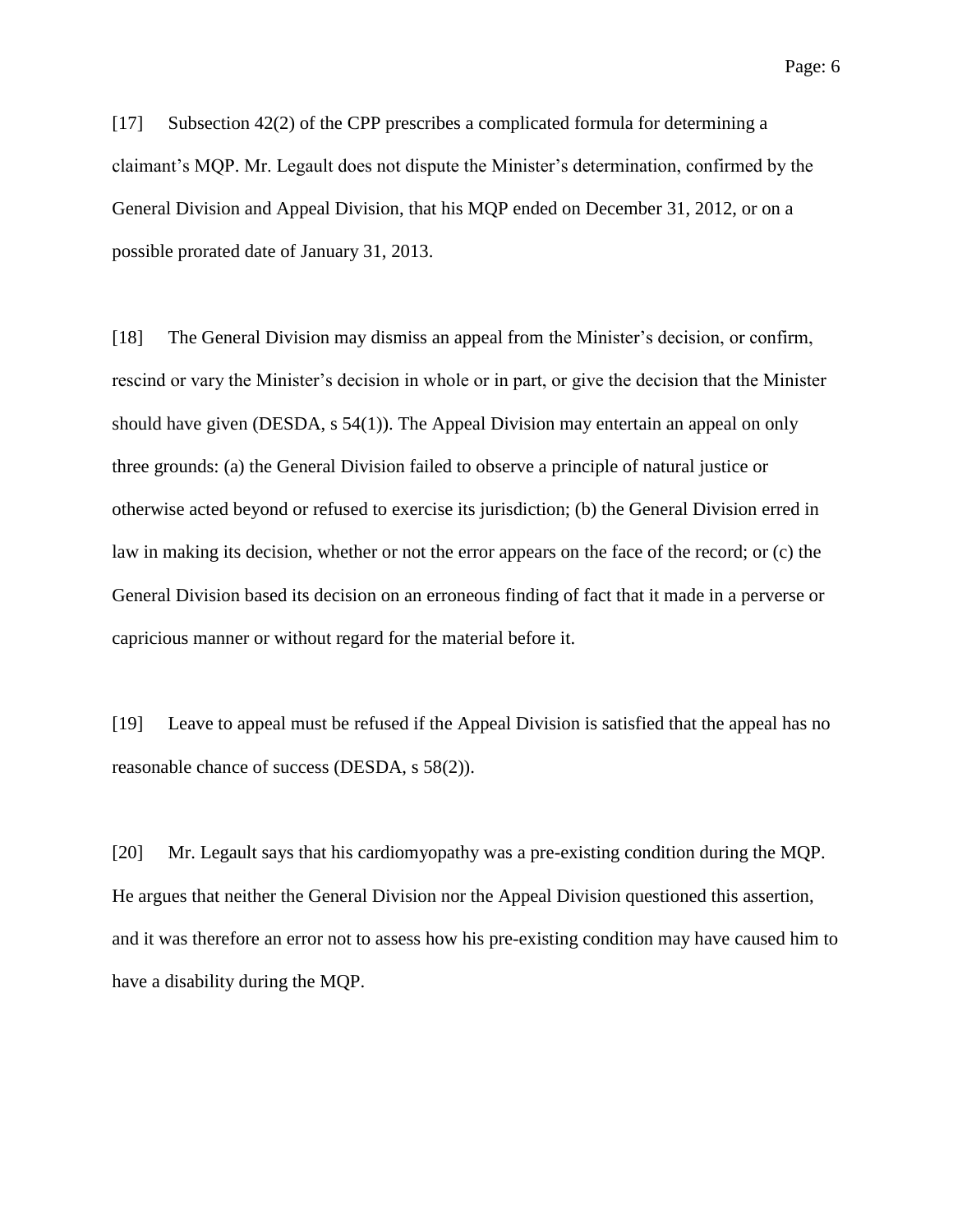Page: 7

[21] Mr. Legault relies on this Court's decision in *Karadeolian v Canada (Attorney General)*, 2016 FC 615 [*Karadeolian*] at paragraph 10, where Justice Robert Barnes held that the Appeal Division's assessment of disability should be neither mechanical nor perfunctory. Rather, the Appeal Division should review the underlying record and determine whether the General Division failed to properly account for any of the evidence. Where a party is unrepresented, the Appeal Division should assess the medical evidence to see if anything important has been overlooked or misconstrued (*Karadeolian* at para 10).

[22] Mr. Legault also submits that the Appeal Division failed to recognize that the General Division had applied an overly strict standard in determining "severity". He argues that the CPP does not require a claimant to be entirely incapable of working. Rather, the analysis must be performed in a "real world" context. The question is whether the claimant is unable to regularly pursue any substantially gainful occupation (citing *Villani v Canada (Attorney General)*, [2002] 1 FC 130 [*Villani*] at para 38).

[23] Mr. Legault asserts that the General Division's acknowledgement that he retained only "some" capacity for substantially gainful work is an admission that he was suffering from serious limitations during the MQP due to his health.

[24] The Minister responds that the CPP's definition of disability is highly restrictive. Claimants must demonstrate they had a severe and prolonged disability before the end of their MQP, and that they were incapable of regularly pursuing any substantially gainful occupation. It is a claimant's capacity to work, rather than a medical diagnosis, that defines the severity of a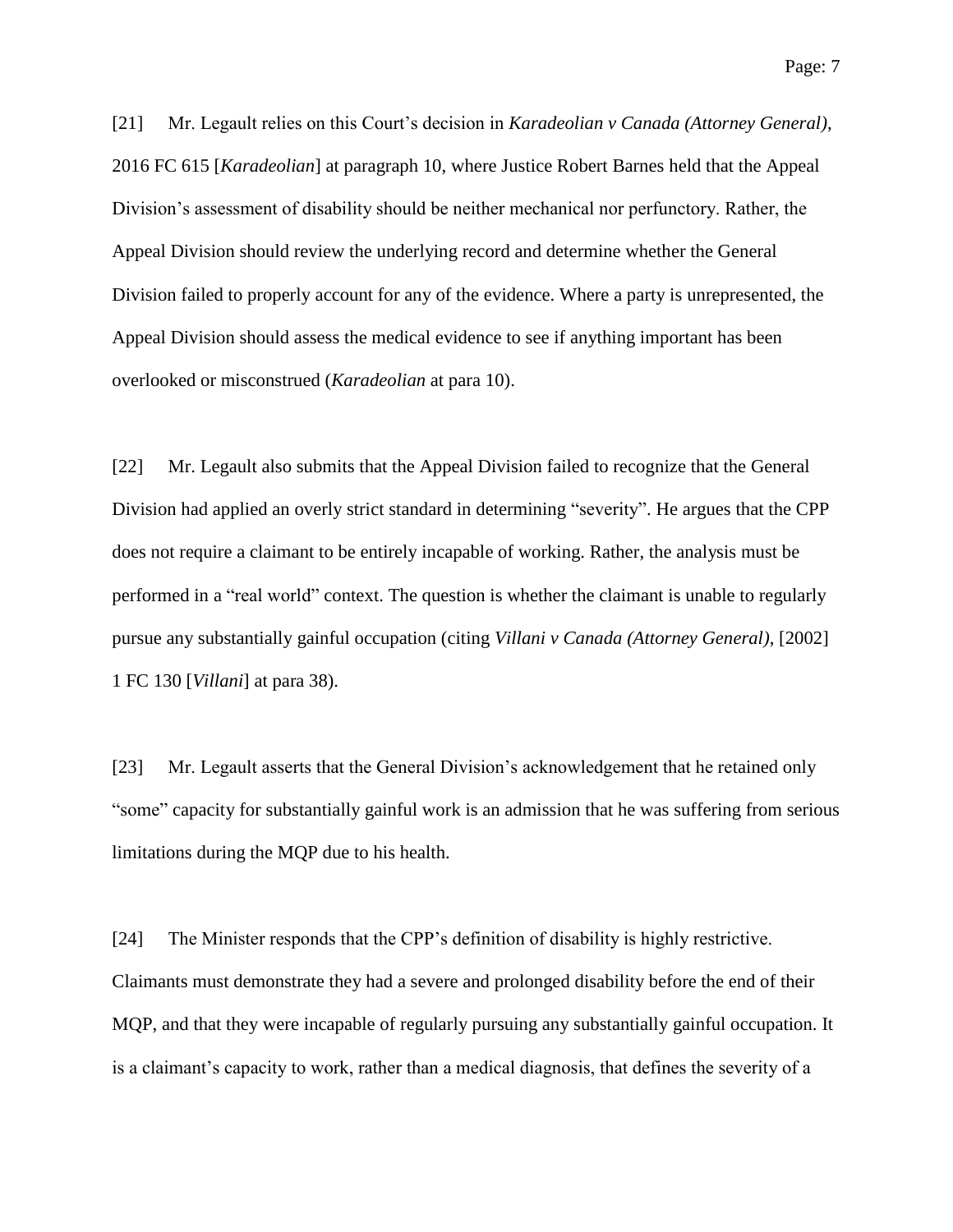disability (citing *Kinsella v Canada (Attorney General)*, 2019 FC 429 at para 33). In order to demonstrate an inability to pursue any regular and substantially gainful occupation, a claimant must also show that efforts were made to obtain and maintain employment, and that these were unsuccessful because of health conditions or impairments (citing *Inclima v Canada (Attorney General)*, 2003 FCA 117 [*Inclima*] at para 3).

[25] The Minister agrees that the analysis of a claimant's capacity to obtain and maintain employment must be performed in a "real world" context that accounts for the particular claimant's age, education level, language proficiency, past work and life experience (citing *Villani* at para 50).

[26] The General Division noted that Mr. Legault was 37 at the time of his MQP, he is fluent in English, he is a high school graduate, and he has a certification as a health care aide. The General Division found that only some of his skills were transferrable, given the uniformity of his work experience as an orderly. However, Mr. Legault did not seek lighter work alternatives and continued to work as a health care aide until 2014, when he found other work with a company cleaning filters. The Minister therefore maintains that the General's Division's conclusion that Mr. Legault retained "some capacity to work" at the time of the MQP was wellsupported by the evidence, and the Appeal Division's refusal to grant leave was reasonable.

[27] I am not persuaded that the Appeal Division overlooked or misconstrued any of the medical evidence provided by Mr. Legault, or applied an overly strict definition of what constitutes a severe and prolonged disability. Both the General Division and the Appeal Decision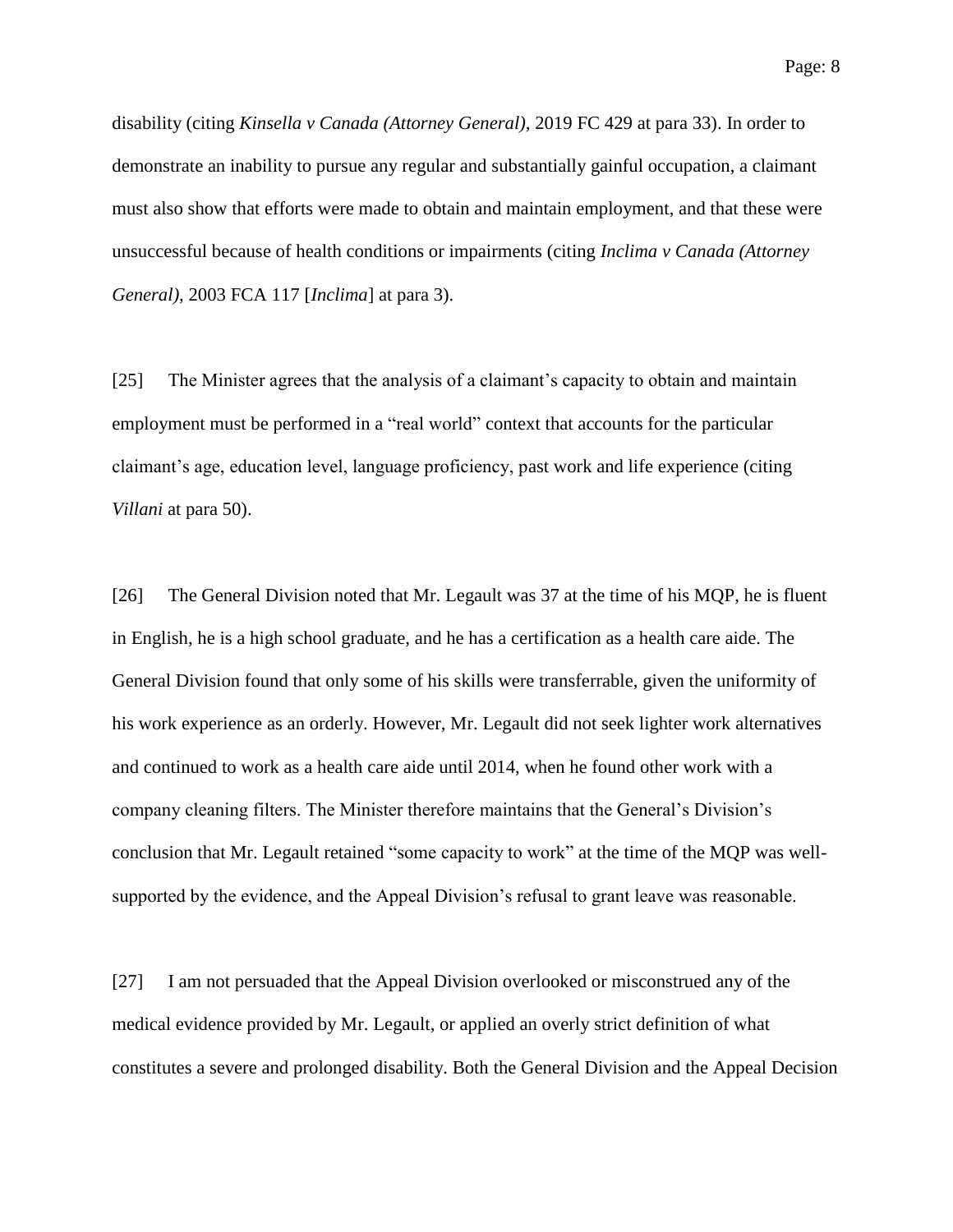acknowledged that Mr. Legault's medical difficulties are real and have a serious impact on his health. However, both tribunals are limited by statutory constraints. The medical evidence indicated that Mr. Legault was not disabled from working until some time after the end of his MQP. His undiagnosed heart condition did not rise to the level of a severe and ongoing disability during the MQP.

[28] The Federal Court of Appeal has confirmed that not everyone with a health problem who has some difficulty finding and keeping a job is entitled to a disability pension. Claimants must still demonstrate that they suffer from a "serious and prolonged disability" that renders them "incapable regularly of pursuing any substantially gainful occupation". Sufficient medical evidence is required, as is evidence of employment efforts and possibilities (*Inclima* at para 3, citing *Villani* at para 50).

[29] The earliest medical evidence suggesting that Mr. Legault was experiencing medical difficulties was a computerized tomography [CT] scan conducted in 2014 that revealed the presence of a small hernia. The evidence subsequently provided of the undiagnosed heart condition did not alter the fact that Mr. Legault was capable of regularly pursuing a substantially gainful occupation throughout his MQP.

[30] Mr. Legault takes issue with the finding of the General Division that he failed to demonstrate sufficient efforts to find and maintain alternate employment. However, his work as a health care aide and his job cleaning filters were both physical occupations. The General Division reasonably found there was nothing to indicate Mr. Legault ever sought a position that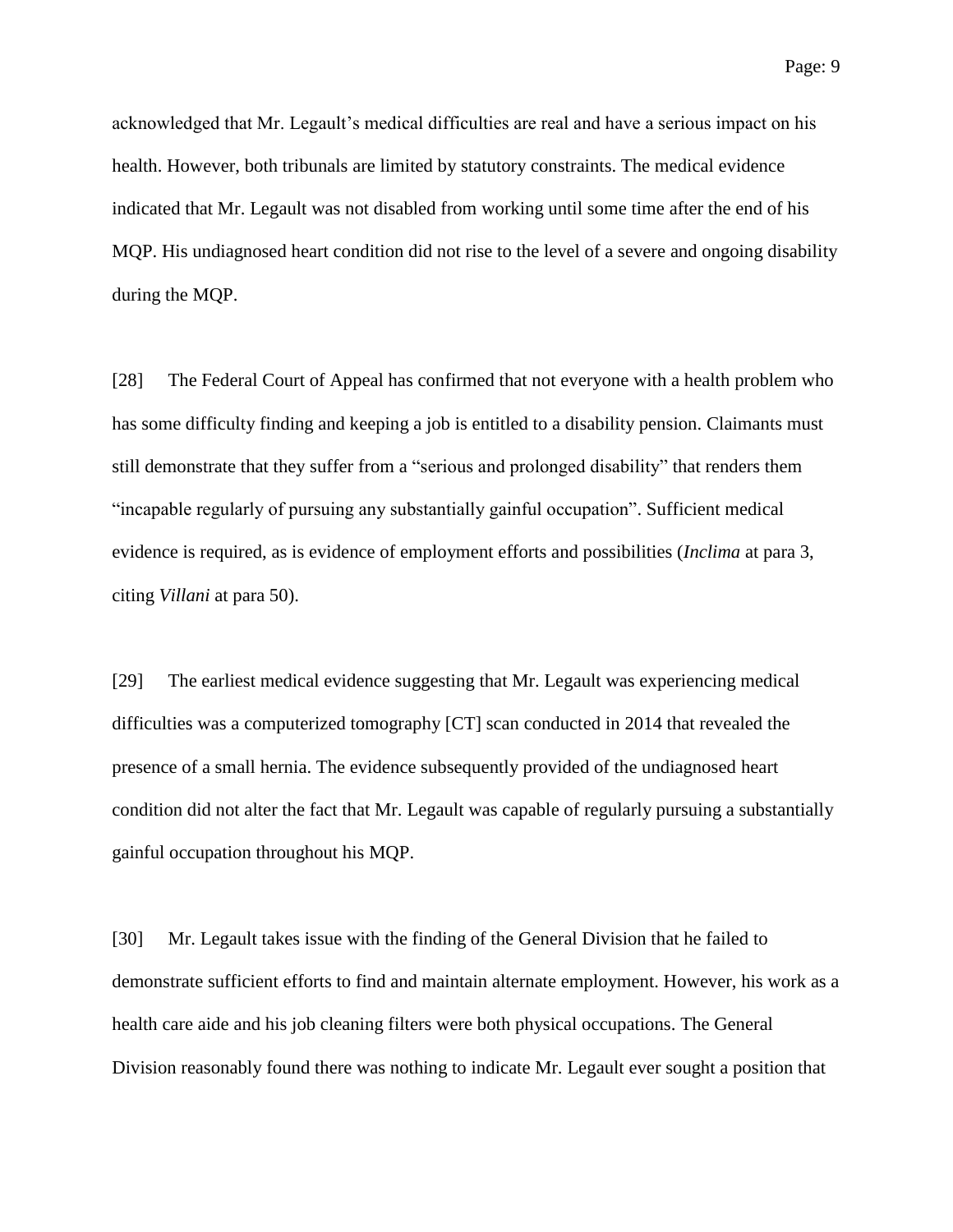consisted of lighter or less physically onerous duties. Furthermore, this question is important only when a claimant has not been gainfully employed. Mr. Legault remained gainfully employed as a health care aide throughout his MQP.

[31] The Appeal Division reasonably found that Mr. Legault's appeal had no reasonable chance of success. It therefore had no choice but to refuse leave to appeal.

## V. Conclusion

[32] The application for judicial review is dismissed. The Minister does not seek costs, and accordingly none are awarded.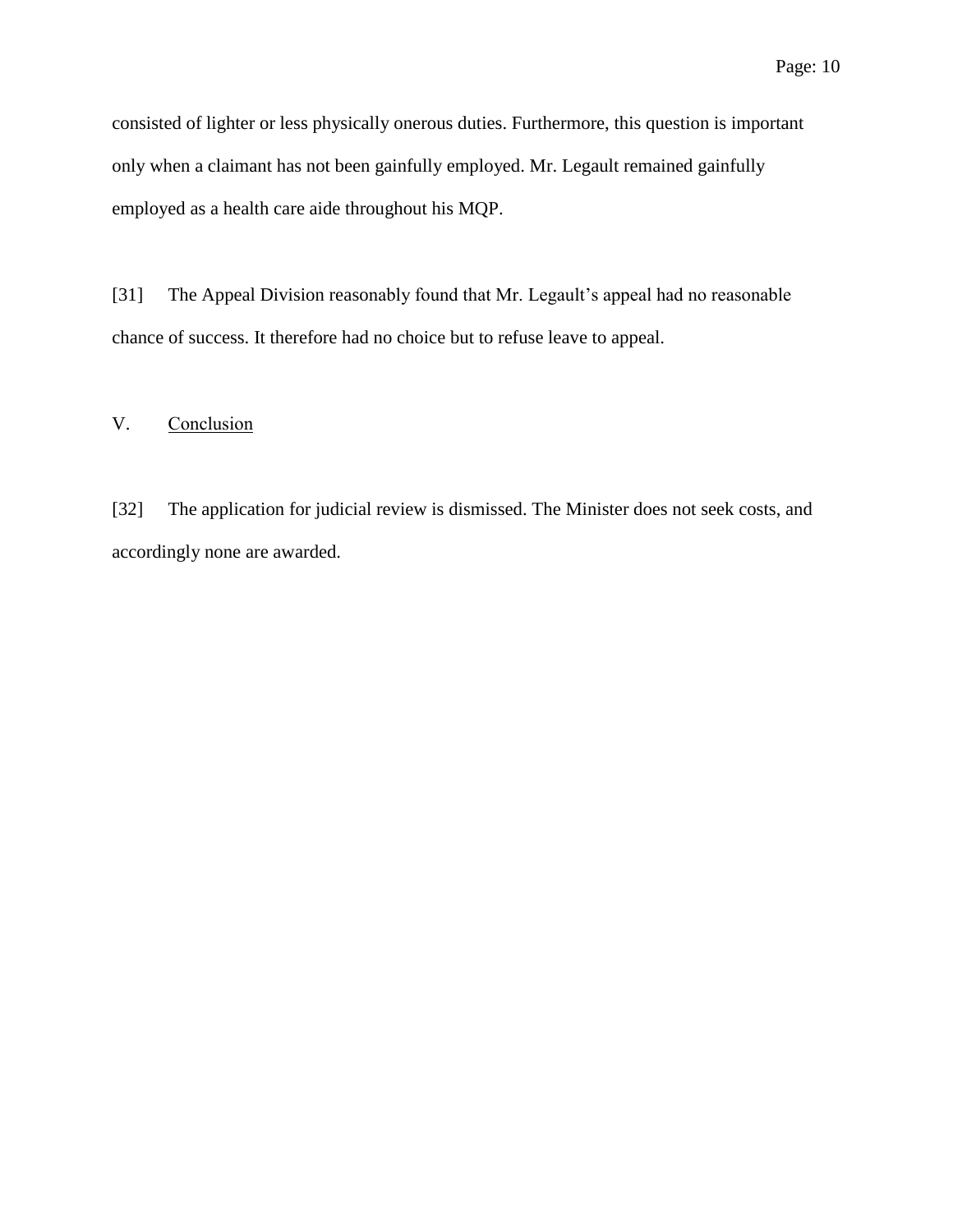# **JUDGMENT**

**THIS COURT'S JUDGMENT is that** the application for judicial review is dismissed

without costs.

"Simon Fothergill"

Judge